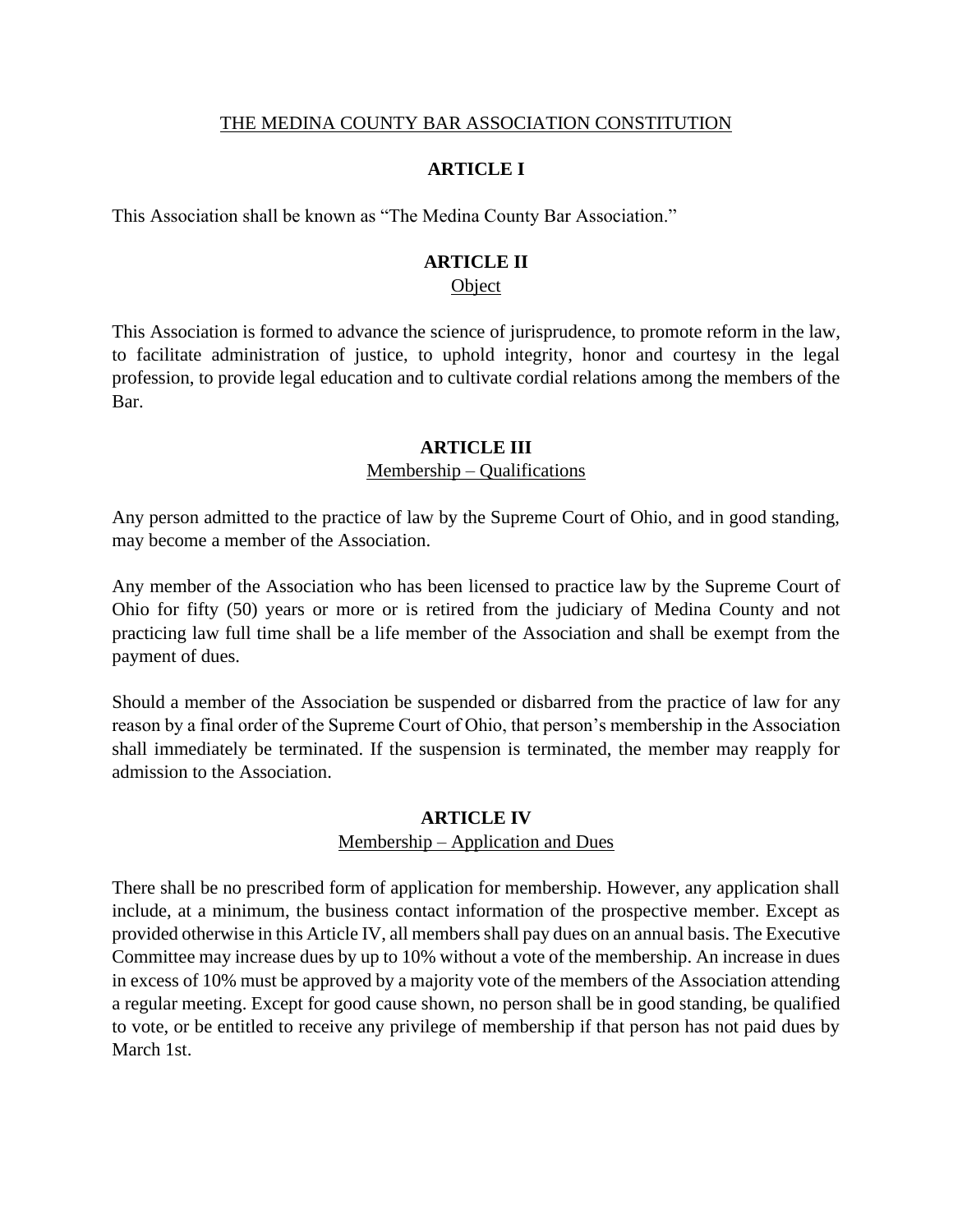If any question regarding the qualifications of a new member be raised by a member of this Association, then this application shall be promptly considered by the Executive Committee which shall approve or deny any membership by majority vote of its members.

# **ARTICLE V Officers**

The officers of the Association shall be president, president-elect, vice-president, treasurer and secretary, all of whom shall be residents of Medina County, Ohio or have a full time practice in Medina County, Ohio, and be members of the Association.

The term of office for each shall be one (1) year beginning on January 1st in each year. A person who has held the office of president for a full term shall not be eligible to hold office again until five (5) years following the expiration date of his or her prior full term in office as such president.

The Association, at its annual December meeting, shall elect a secretary for the following year by a majority of the membership attending the meeting. All other officers shall assume the next higher office. Any officer may be removed for good cause by a two-thirds vote of the members present at any meeting of the Association. However, notice of the intent to remove any officer must be given in writing to the members no less than five (5) days prior to such meeting. In the event of such removal, the members present at that meeting shall elect a replacement officer by a majority vote.

One person may hold both the offices of secretary and treasurer.

Each officer shall continue to act until his successor has been elected and assumed office.

No compensation shall be paid to any officer, but the Executive Committee may authorize the payment of travel expenses or convention expense for any officer or member if in connection with matters legitimately related to Association business.

#### **ARTICLE VI** The President

The President shall preside at all meetings of the Association and of the Executive Committee. All committees of the Association shall be appointed by the President. The President shall be an exofficio member of all committees.

The President may deliver an oral or written address to the Association at the beginning of his or her term of office and may make recommendations and suggestions to the Association concerning methods of accomplishing the objectives of the Association.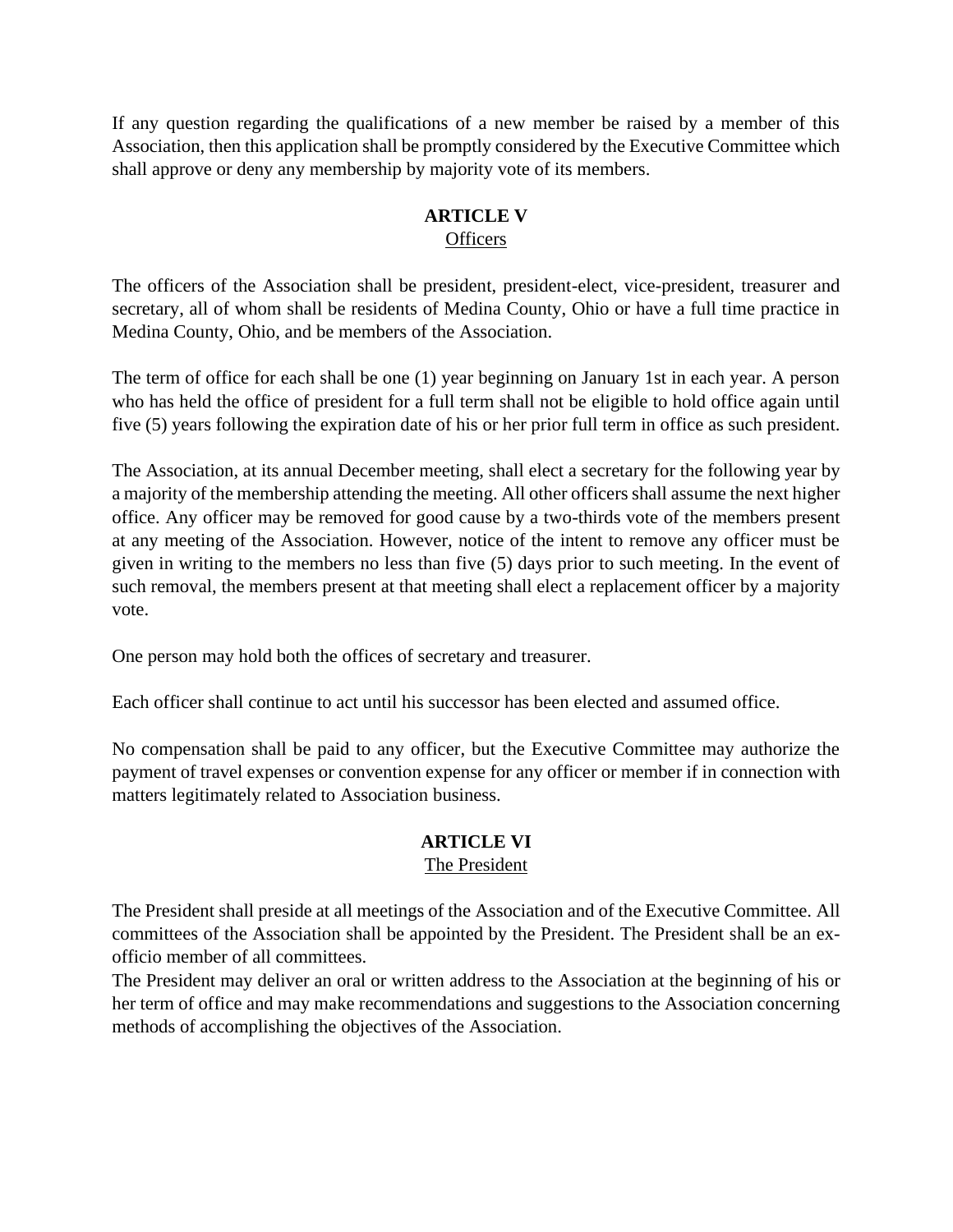The President may call and conduct conferences of the officers and any of the committees of the Association for the discussion of matters of common interest and the making of recommendations for action by this Association.

The President shall perform such duties as are commonly performed by the chief executive of a voluntary organization and such other duties as may be assigned to him or her from time to time by the Executive Committee.

## **ARTICLE VII**

#### President-Elect

The President-Elect shall perform all the duties of the President during the latter's absence or disability and shall automatically succeed to the office of the presidency on January 1<sup>st</sup> of the year following the term as President-Elect.

The President-Elect shall have the responsibility of planning the Law Day program, subject to the supervision of the President and the Executive Committee, and shall perform such other duties as may be assigned from time to time by the Executive Committee.

# **ARTICLE VIII**

#### Vice-President

The Vice-President shall have responsibility for the programs of continuing legal education, subject to the supervision of the President and the Executive Committee.

### **ARTICLE IX** Treasurer

The Treasurer shall collect and disburse all funds of the Association, maintain the accounts of the Association, and report the income and the expenditures at every regular meeting of the Association as requested by the Executive Committee. The Treasurer shall keep a list of the names and addresses of all the members, although the Treasurer may assign that task to the Executive Secretary of the Association.

#### **ARTICLE X**

#### Secretary

The Secretary shall keep a record of the proceedings of the Association and the Executive Committee and perform the usual duties of such office and be subjected to the orders and directions of the President and Executive Committee of the Association. The Secretary may also collect, and by the order of the Executive Committee, disburse funds of the Association and keep regular accounts, in the Treasurer's absence.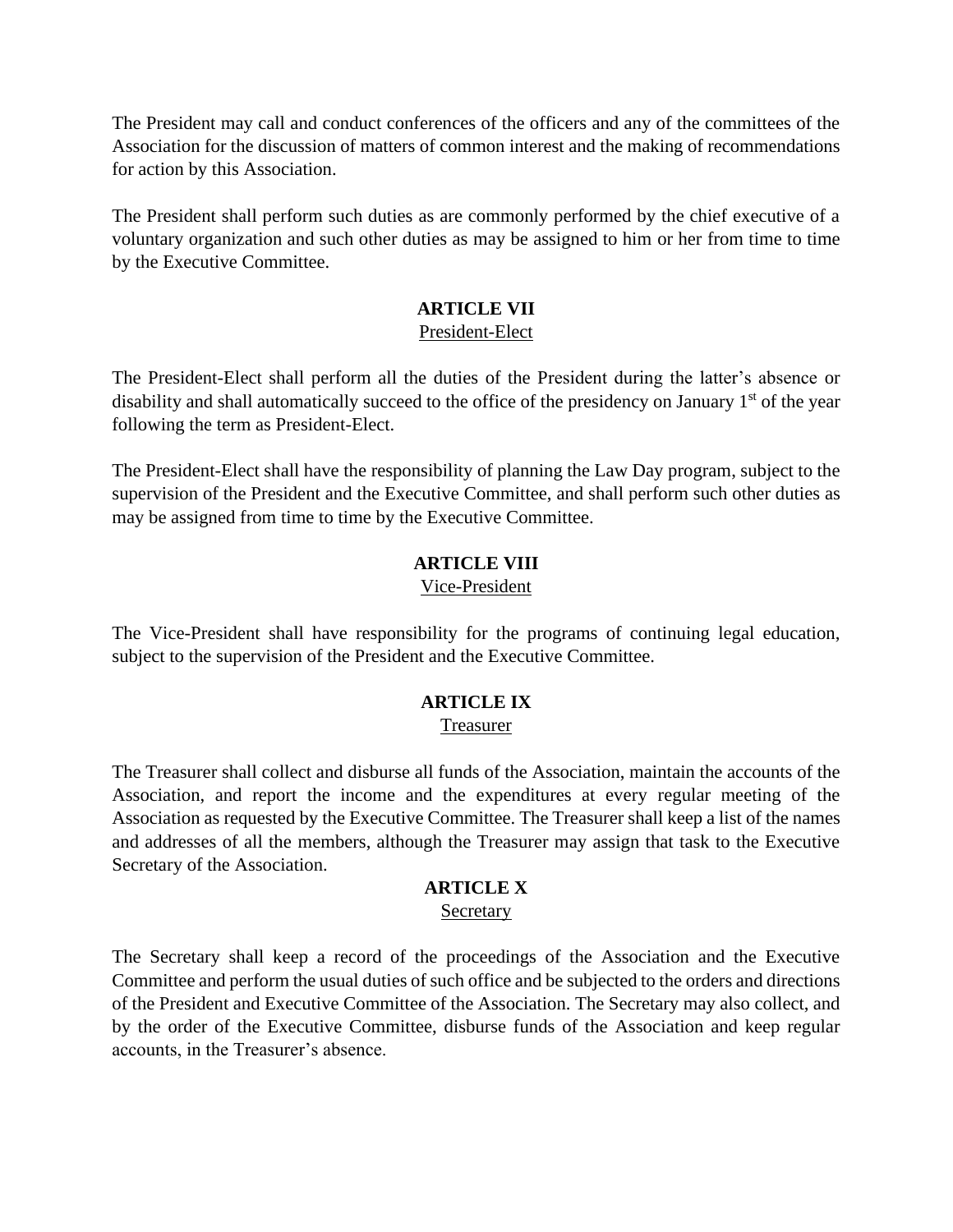# **ARTICLE XI** Executive Committee

There shall be an Executive Committee consisting of all the officers of the Association.

The Executive Committee shall manage the affairs of the Association subject to its Constitution; shall be vested with title to all property of the Association, and shall have full power and authority to do all acts and perform all functions of the Association in the intervals between regular meetings of its members, except that the Executive Committee shall not have power to amend the Constitution or to increase the membership dues, except as otherwise provided in Article IV.

The Executive Committee shall meet at least once every six (6) months, and, from time to time, at the call of the President, special meetings shall be on such day and at such place as may be designated by the President, and regular meetings shall be at such time and place as the Committee shall determine.

# **ARTICLE XII**

#### Association Meetings

At least one regular meeting of the members of the Association shall be held each year within the month of December.

At the annual December meeting the membership shall elect a Secretary for the ensuing year by a majority vote of the attending members. Additional meetings shall be held at the request of the President or the Executive Committee. The date and place for all meetings shall be fixed by the President or the Executive Committee and all members of the Association shall be given reasonable advance written or electronic notice of all meetings.

# **ARTICLE XIII**

Committees

The Executive Committee may create or dissolve Committees as it deems appropriate, in the best interests of the Association. The President may appoint members of the Association to committee assignments and shall designate a chairperson for each such committee. The President may, by and with the approval of the Executive Committee, remove a member or chairperson from a committee for failure to attend to assigned duties.

# **ARTICLE XIV**

Vacancies

The Executive Committee, by majority vote, may appoint an acting officer in the position of President-Elect, Vice-President, Secretary, or Treasurer when such offices become vacant. The acting officer shall serve until the next meeting of the Association. At that meeting, the vacancy